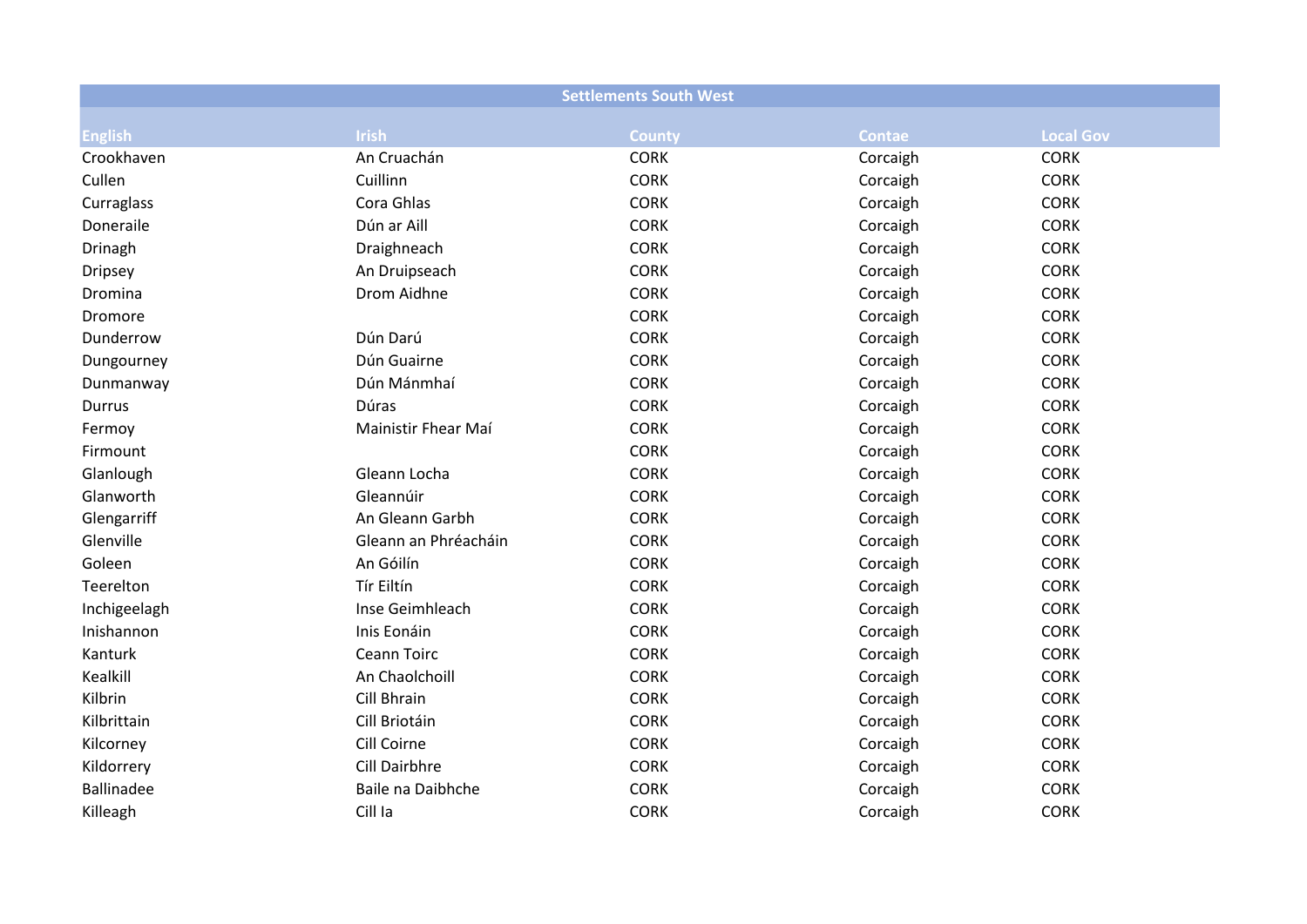| <b>Ballincollig</b> | Baile an Chollaigh   | <b>CORK</b> | Corcaigh | <b>CORK</b> |
|---------------------|----------------------|-------------|----------|-------------|
| Killnamartery       | Cill na Martra       | <b>CORK</b> | Corcaigh | <b>CORK</b> |
| Kilworth            | Cill Uird            | <b>CORK</b> | Corcaigh | <b>CORK</b> |
| Kinsale             | Cionn tSáile         | <b>CORK</b> | Corcaigh | <b>CORK</b> |
| Knocknagree         | Cnoc na Graí         | <b>CORK</b> | Corcaigh | <b>CORK</b> |
| Knockraha           | Cnoc Rátha           | <b>CORK</b> | Corcaigh | <b>CORK</b> |
| Ballinspittle       | Béal Átha an Spidéil | <b>CORK</b> | Corcaigh | CORK        |
| Liscarroll          | Lios Cearúill        | <b>CORK</b> | Corcaigh | <b>CORK</b> |
| Lisgoold            |                      | <b>CORK</b> | Corcaigh | <b>CORK</b> |
| Macroom             | Maigh Chromtha       | <b>CORK</b> | Corcaigh | <b>CORK</b> |
| Mallow              | Mala                 | <b>CORK</b> | Corcaigh | <b>CORK</b> |
| Matehy              |                      | <b>CORK</b> | Corcaigh | <b>CORK</b> |
| Midleton            | Mainistir na Corann  | <b>CORK</b> | Corcaigh | <b>CORK</b> |
| Milford             | Áth an Mhuilinn      | <b>CORK</b> | Corcaigh | <b>CORK</b> |
| Mitchelstown        | Baile Mhistéala      | <b>CORK</b> | Corcaigh | <b>CORK</b> |
| Mogeely             | Maigh Dhíle          | <b>CORK</b> | Corcaigh | <b>CORK</b> |
| Monkstown           | Baile an Mhanaigh    | <b>CORK</b> | Corcaigh | <b>CORK</b> |
| Adrigole            | Eadargóil            | <b>CORK</b> | Corcaigh | <b>CORK</b> |
| Nohaval             | Nuachabháil          | <b>CORK</b> | Corcaigh | <b>CORK</b> |
| Rathcool            | Ráth Cúil            | <b>CORK</b> | Corcaigh | <b>CORK</b> |
| Rathcormack         | Ráth Chormaic        | <b>CORK</b> | Corcaigh | CORK        |
| Charleville         | An Ráth              | <b>CORK</b> | Corcaigh | <b>CORK</b> |
| Ross Carbery        | Ros Ó gCairbre       | <b>CORK</b> | Corcaigh | <b>CORK</b> |
| Rossmore            | An Ros Mór           | <b>CORK</b> | Corcaigh | <b>CORK</b> |
| Rostellan           | Ros Tialláin         | <b>CORK</b> | Corcaigh | <b>CORK</b> |
| Ballyclogh          | <b>Baile Cloch</b>   | <b>CORK</b> | Corcaigh | <b>CORK</b> |
| Shanballymore       | An Seanbhaile Mór    | <b>CORK</b> | Corcaigh | <b>CORK</b> |
| Skibbereen          | An Sciobairín        | <b>CORK</b> | Corcaigh | <b>CORK</b> |
| Skull               | An Scoil             | <b>CORK</b> | Corcaigh | CORK        |
| Ballydehob          | Béal an Dá Chab      | <b>CORK</b> | Corcaigh | <b>CORK</b> |
| Templemartin        | Teampall Mártan      | <b>CORK</b> | Corcaigh | <b>CORK</b> |
| Timoleague          | <b>Tigh Molaige</b>  | <b>CORK</b> | Corcaigh | <b>CORK</b> |
| Toormore            | An Tuar Mór          | <b>CORK</b> | Corcaigh | <b>CORK</b> |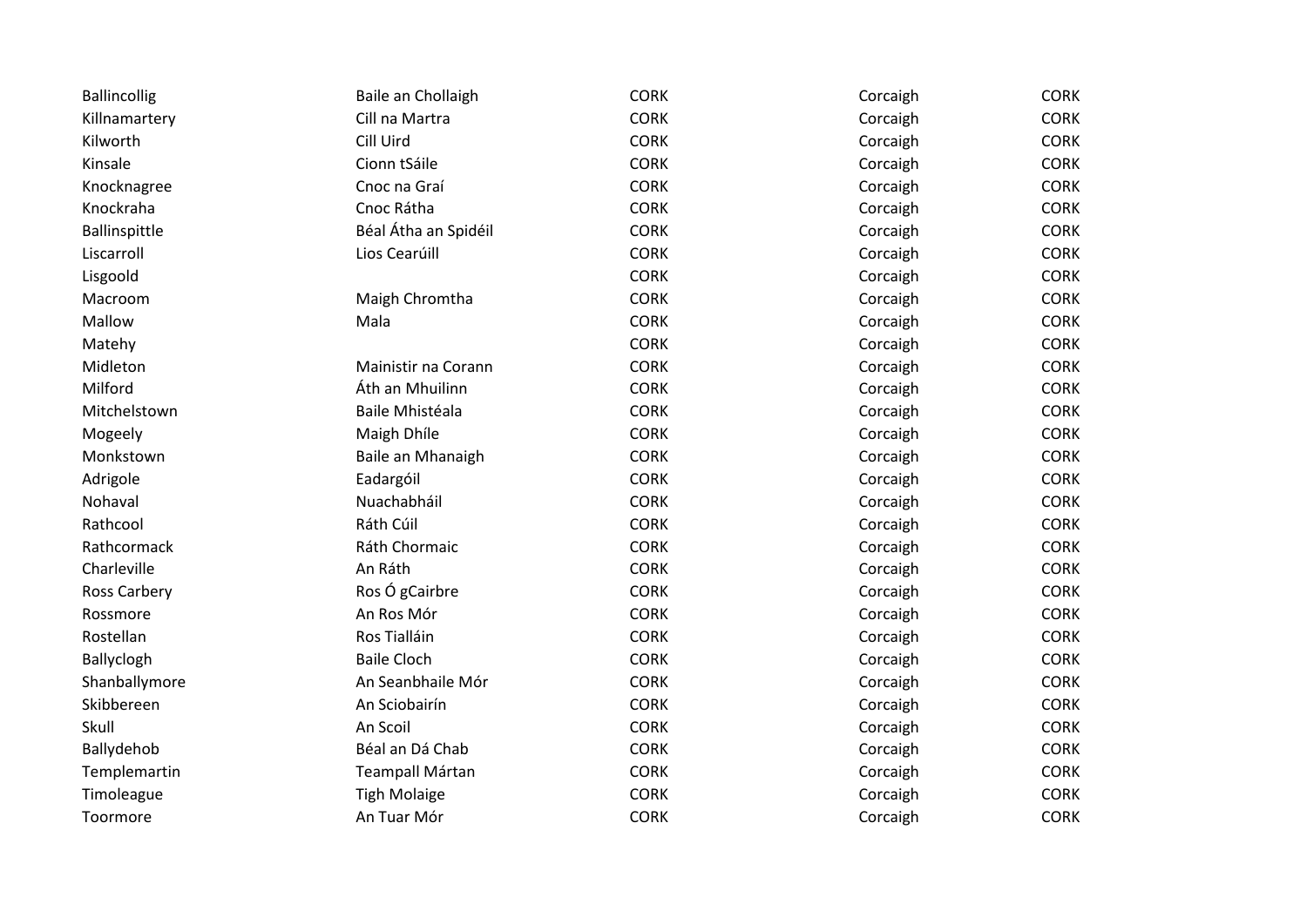| Tullylease           | Tulach Léis            | <b>CORK</b> | Corcaigh | <b>CORK</b> |
|----------------------|------------------------|-------------|----------|-------------|
| Ballygarvan          | Baile Garbháin         | <b>CORK</b> | Corcaigh | <b>CORK</b> |
| Watergrasshill       | Cnocán na Biolraí      | <b>CORK</b> | Corcaigh | <b>CORK</b> |
| Whitechurch          | An Teampall Geal       | <b>CORK</b> | Corcaigh | <b>CORK</b> |
| Youghal              | Eochaill               | <b>CORK</b> | Corcaigh | <b>CORK</b> |
| Aghadown             | Achadh Dúin            | <b>CORK</b> | Corcaigh | <b>CORK</b> |
| Ballyhooly           | Baile Átha hÚlla       | <b>CORK</b> | Corcaigh | <b>CORK</b> |
| Araglin              | Airglinn               | <b>CORK</b> | Corcaigh | <b>CORK</b> |
| Ballincurrig         | Baile an Churraigh     | <b>CORK</b> | Corcaigh | <b>CORK</b> |
| <b>Mount Uniacke</b> | Cúil Ó gCorra          | <b>CORK</b> | Corcaigh | <b>CORK</b> |
| Bartlemy             | Tobar Pártnáin         | <b>CORK</b> | Corcaigh | <b>CORK</b> |
| Conna                | Conaithe               | <b>CORK</b> | Corcaigh | <b>CORK</b> |
| Currabeha            | An Chorr Bheithe       | <b>CORK</b> | Corcaigh | <b>CORK</b> |
| Clondulane           | Cluain Dalláin         | <b>CORK</b> | Corcaigh | <b>CORK</b> |
| <b>Bridebridge</b>   | Droichead na Bríde     | <b>CORK</b> | Corcaigh | <b>CORK</b> |
| Riverstick           | Áth an Mhaide          | <b>CORK</b> | Corcaigh | <b>CORK</b> |
| Belgooly             | <b>Béal Guala</b>      | <b>CORK</b> | Corcaigh | <b>CORK</b> |
| Minane Bridge        | Droichead an Mhionnáin | <b>CORK</b> | Corcaigh | <b>CORK</b> |
| Myrtleville          | Baile an Chuainín      | <b>CORK</b> | Corcaigh | <b>CORK</b> |
| Ballinhassig         | Béal Átha an Cheasaigh | <b>CORK</b> | Corcaigh | <b>CORK</b> |
| Crosshaven           | Bun an Tábhairne       | <b>CORK</b> | Corcaigh | <b>CORK</b> |
| Ringaskiddy          | Rinn an Scidígh        | <b>CORK</b> | Corcaigh | <b>CORK</b> |
| Passage West         | An Pasáiste            | <b>CORK</b> | Corcaigh | <b>CORK</b> |
| Glounthaune          | An Gleanntán           | <b>CORK</b> | Corcaigh | <b>CORK</b> |
| Glanmire             | Gleann Maghair         | <b>CORK</b> | Corcaigh | <b>CORK</b> |
| Ballycotton          | <b>Baile Choitín</b>   | <b>CORK</b> | Corcaigh | <b>CORK</b> |
| Shanagarry           | An Seangharraí         | <b>CORK</b> | Corcaigh | <b>CORK</b> |
| Leamlara             | Léim Lára              | <b>CORK</b> | Corcaigh | <b>CORK</b> |
| Ballynacorra         |                        | <b>CORK</b> | Corcaigh | <b>CORK</b> |
| Ladysbridge          | Droichead na Scuab     | <b>CORK</b> | Corcaigh | <b>CORK</b> |
| Ballymore            | An Baile Mór           | <b>CORK</b> | Corcaigh | <b>CORK</b> |
| Saleen               | Sáilín                 | <b>CORK</b> | Corcaigh | <b>CORK</b> |
| Whitegate            | An Geata Bán           | <b>CORK</b> | Corcaigh | <b>CORK</b> |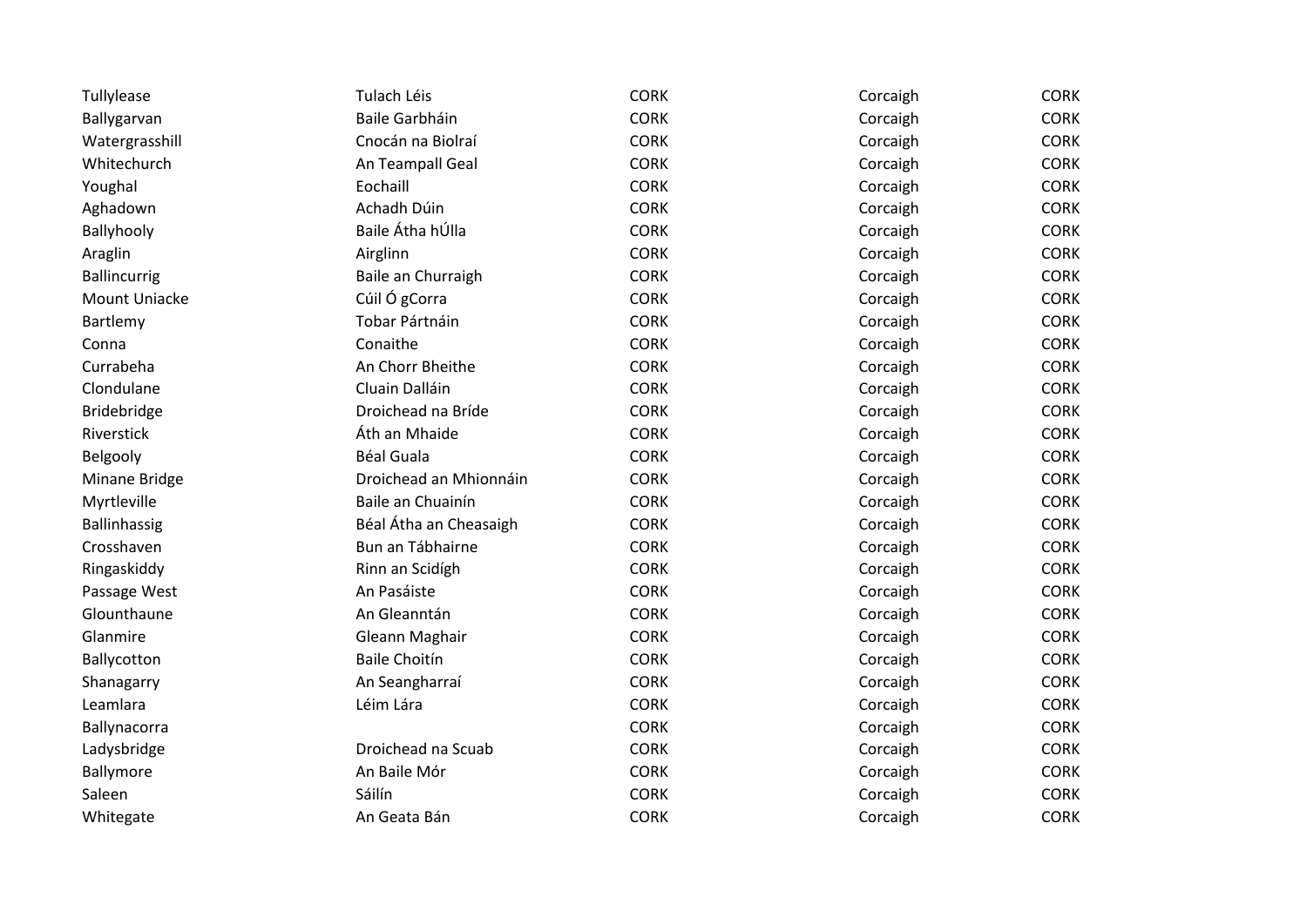| Aghada                  | Áth Fhada Íochtarach  | <b>CORK</b> | Corcaigh | <b>CORK</b> |
|-------------------------|-----------------------|-------------|----------|-------------|
| Gortaroo                | Gort an Rú            | <b>CORK</b> | Corcaigh | <b>CORK</b> |
| Ballymacoda             | Baile Mhac Óda        | <b>CORK</b> | Corcaigh | <b>CORK</b> |
| Rylane                  | Réileán               | <b>CORK</b> | Corcaigh | <b>CORK</b> |
| Donoughmore             | Domhnach Mór          | <b>CORK</b> | Corcaigh | <b>CORK</b> |
| Grenagh                 | Greanach              | <b>CORK</b> | Corcaigh | <b>CORK</b> |
| <b>Bweeng</b>           | Na Boinn              | <b>CORK</b> | Corcaigh | CORK        |
| <b>Burnfort</b>         | Ráth an Tóiteáin      | <b>CORK</b> | Corcaigh | <b>CORK</b> |
| Lyre                    | An Ladhar             | <b>CORK</b> | Corcaigh | <b>CORK</b> |
| Glantane                | An Gleanntán          | <b>CORK</b> | Corcaigh | <b>CORK</b> |
| Drommahane              | Drom Átháin           | <b>CORK</b> | Corcaigh | <b>CORK</b> |
| Lombardstown            | <b>Baile Lombaird</b> | <b>CORK</b> | Corcaigh | <b>CORK</b> |
| Cecilstown              | Baile an Bhriotaigh   | <b>CORK</b> | Corcaigh | <b>CORK</b> |
| New Twopothouse Village | Tigh Nua an Dá Phota  | <b>CORK</b> | Corcaigh | <b>CORK</b> |
| Churchtown              | Bealach Átha          | <b>CORK</b> | Corcaigh | <b>CORK</b> |
| Ballindangan            | Baile an Daingin      | <b>CORK</b> | Corcaigh | <b>CORK</b> |
| Knockanevin             | Cnocán Aoibhinn       | <b>CORK</b> | Corcaigh | <b>CORK</b> |
| Killavullen             | Cill an Mhuilinn      | <b>CORK</b> | Corcaigh | <b>CORK</b> |
| Reanascreena            | Rae na Scríne         | <b>CORK</b> | Corcaigh | <b>CORK</b> |
| <b>Bealad</b>           |                       | <b>CORK</b> | Corcaigh | <b>CORK</b> |
| Ballynacarriga          | Béal na Carraige      | <b>CORK</b> | Corcaigh | CORK        |
| <b>Ballineen</b>        | Béal Átha Fhínín      | <b>CORK</b> | Corcaigh | <b>CORK</b> |
| Enniskean               | Inis Céin             | <b>CORK</b> | Corcaigh | <b>CORK</b> |
| Shanlaragh              | Seanlárach            | <b>CORK</b> | Corcaigh | <b>CORK</b> |
| Newcestown              | <b>Baile Níos</b>     | <b>CORK</b> | Corcaigh | <b>CORK</b> |
| Ballinascarty           | Béal na Scairte       | <b>CORK</b> | Corcaigh | <b>CORK</b> |
| Farranhavane            | Fearann Uí Chiabháin  | <b>CORK</b> | Corcaigh | <b>CORK</b> |
| Cappeen                 | An Caipín             | <b>CORK</b> | Corcaigh | <b>CORK</b> |
| Kilmichael              | Cill Mhichíl          | <b>CORK</b> | Corcaigh | <b>CORK</b> |
| Poulanargid             | Poll an Airgid        | <b>CORK</b> | Corcaigh | <b>CORK</b> |
| Kilmurry                | <b>Cill Muire</b>     | <b>CORK</b> | Corcaigh | <b>CORK</b> |
| Kilbarry                | Cill Barra            | <b>CORK</b> | Corcaigh | CORK        |
| Lissacresig             | Lios an Chraosaigh    | <b>CORK</b> | Corcaigh | <b>CORK</b> |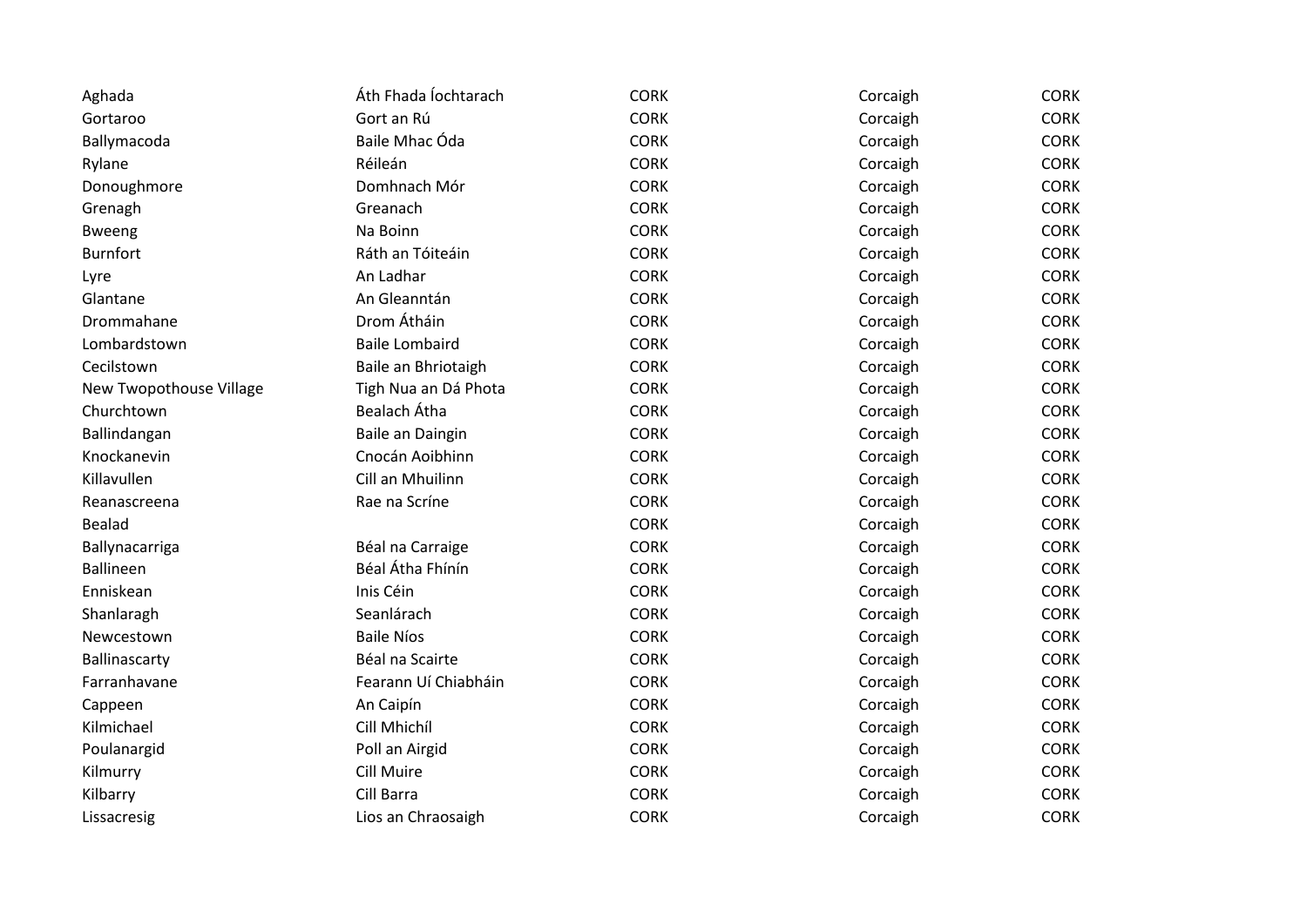| Ballymakeery         | <b>Baile Mhic Ire</b>    | <b>CORK</b> | Corcaigh | <b>CORK</b> |
|----------------------|--------------------------|-------------|----------|-------------|
| Ballyvourney         | <b>Baile Bhuirne</b>     | <b>CORK</b> | Corcaigh | <b>CORK</b> |
| <b>Cross Barry</b>   | Crois an Bharraigh       | <b>CORK</b> | Corcaigh | <b>CORK</b> |
| Cloughduv            |                          | <b>CORK</b> | Corcaigh | <b>CORK</b> |
| Crookstown           | An Baile Gallda          | <b>CORK</b> | Corcaigh | <b>CORK</b> |
| Farnanes             | Na Fearnáin              | <b>CORK</b> | Corcaigh | <b>CORK</b> |
| Farran               | An Fearann               | <b>CORK</b> | Corcaigh | <b>CORK</b> |
| Aherla               | An Eatharla              | <b>CORK</b> | Corcaigh | <b>CORK</b> |
| Carrigadrohid        | Carraig an Droichid      | <b>CORK</b> | Corcaigh | <b>CORK</b> |
| Aghabullogue         | Achadh Bolg              | <b>CORK</b> | Corcaigh | <b>CORK</b> |
| Coachford            | Áth an Chóiste           | <b>CORK</b> | Corcaigh | <b>CORK</b> |
| Model Village        |                          | <b>CORK</b> | Corcaigh | <b>CORK</b> |
| <b>Berrings</b>      | Biorainn                 | <b>CORK</b> | Corcaigh | <b>CORK</b> |
| Model Village        |                          | <b>CORK</b> | Corcaigh | CORK        |
| Lislevane            | Lios Leamháin            | <b>CORK</b> | Corcaigh | <b>CORK</b> |
| Unionhall            | Bréantrá                 | <b>CORK</b> | Corcaigh | <b>CORK</b> |
| Leap                 | An Léim                  | <b>CORK</b> | Corcaigh | <b>CORK</b> |
| Glandore             | Cuan Dor                 | <b>CORK</b> | Corcaigh | <b>CORK</b> |
| Lissavard            |                          | <b>CORK</b> | Corcaigh | <b>CORK</b> |
| Castlefreke          | Ráth an Bharraigh        | <b>CORK</b> | Corcaigh | <b>CORK</b> |
| <b>Church Cross</b>  | Cnoc na Rátha            | <b>CORK</b> | Corcaigh | <b>CORK</b> |
| Baltimore            | Dún na Séad              | <b>CORK</b> | Corcaigh | CORK        |
| Harboursmouth        |                          | <b>CORK</b> | Corcaigh | <b>CORK</b> |
| Castletownshend      | Baile an Chaisleáin      | <b>CORK</b> | Corcaigh | <b>CORK</b> |
| Kilcrohane           | Cill Chrócháin           | <b>CORK</b> | Corcaigh | <b>CORK</b> |
| Ahakista             |                          | <b>CORK</b> | Corcaigh | <b>CORK</b> |
| Newtownshandrum      | Baile Nua Sheandroma     | <b>CORK</b> | Corcaigh | <b>CORK</b> |
| Ballymartle          |                          | <b>CORK</b> | Corcaigh | <b>CORK</b> |
| Castletown Bearhaven | Baile Chaisleáin Bhéarra | <b>CORK</b> | Corcaigh | <b>CORK</b> |
| Ballydesmond         | <b>Baile Deasumhan</b>   | <b>CORK</b> | Corcaigh | <b>CORK</b> |
| Rockchapel           | Séipéal na Carraige      | <b>CORK</b> | Corcaigh | <b>CORK</b> |
| Freemount            | Cillín an Chrónáin       | <b>CORK</b> | Corcaigh | <b>CORK</b> |
| Kishkeam             | Coiscéim na Caillí       | <b>CORK</b> | Corcaigh | <b>CORK</b> |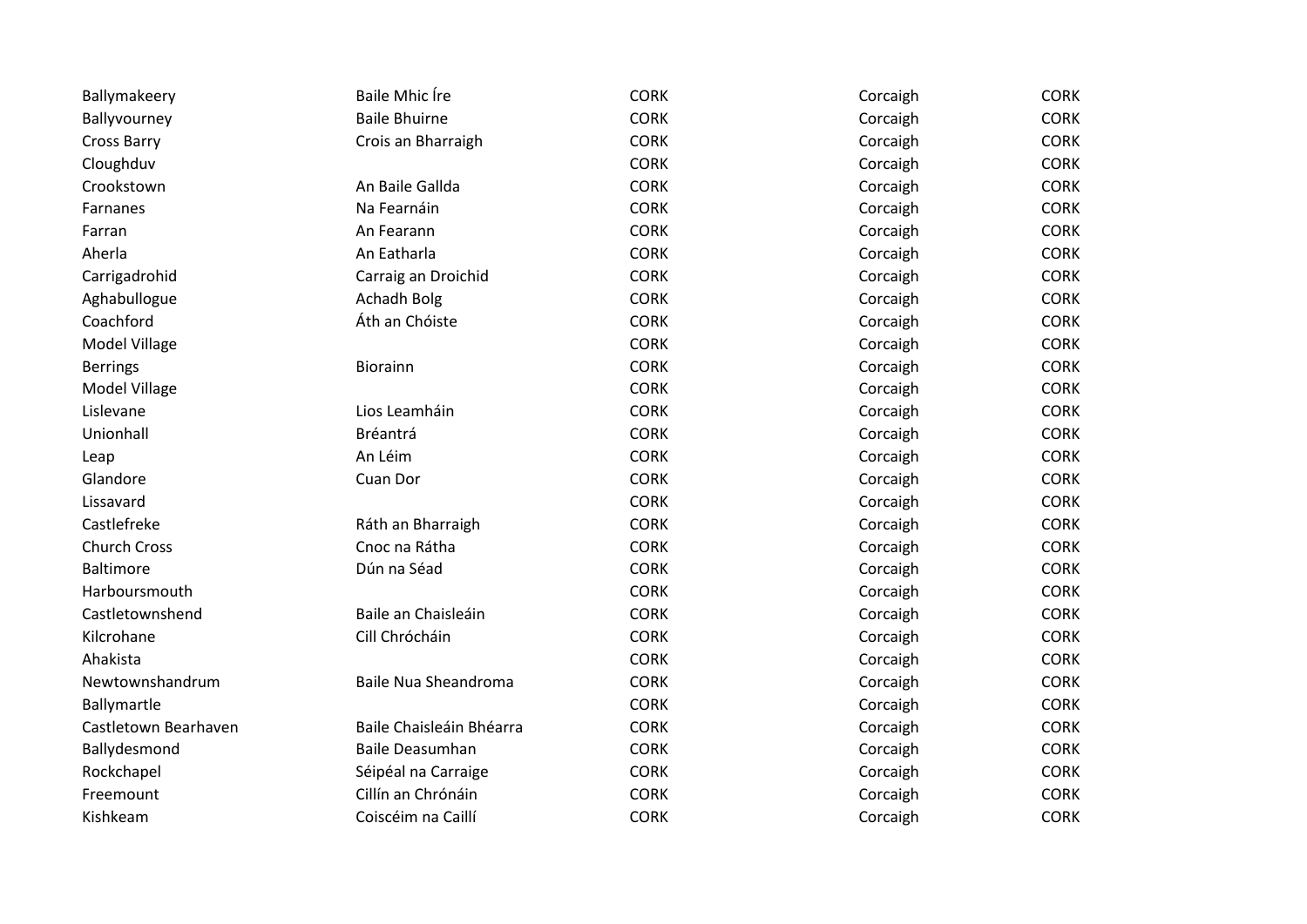| Meelin           | An Mhaoilinn             | <b>CORK</b> | Corcaigh | <b>CORK</b> |
|------------------|--------------------------|-------------|----------|-------------|
| Ballinagree      | Baile na Graí            | <b>CORK</b> | Corcaigh | <b>CORK</b> |
| Carriganimmy     | Carraig an Ime           | <b>CORK</b> | Corcaigh | <b>CORK</b> |
| Dromagh          | Dromach                  | <b>CORK</b> | Corcaigh | <b>CORK</b> |
| Dernagree        | Doire na Graí            | <b>CORK</b> | Corcaigh | <b>CORK</b> |
| Millstreet       | Sráid an Mhuilinn        | <b>CORK</b> | Corcaigh | <b>CORK</b> |
| Reananerree      | Ré na nDoirí             | <b>CORK</b> | Corcaigh | <b>CORK</b> |
| Coolea           | Cúil Aodha               | <b>CORK</b> | Corcaigh | <b>CORK</b> |
| Ballingeary      | Béal Átha an Ghaorthaidh | <b>CORK</b> | Corcaigh | <b>CORK</b> |
| Derrynacaheragh  | Doirín na Cathrach       | <b>CORK</b> | Corcaigh | <b>CORK</b> |
| Drimoleague      | Drom Dhá Liag            | <b>CORK</b> | Corcaigh | <b>CORK</b> |
| Ballylicky       | Béal Átha Leice          | <b>CORK</b> | Corcaigh | <b>CORK</b> |
| Eyeries          | Na hAoraí                | <b>CORK</b> | Corcaigh | <b>CORK</b> |
| Rossmackowen     | Ros Mhic Eoghain         | <b>CORK</b> | Corcaigh | <b>CORK</b> |
| Ardgroom         | Dhá Dhrom                | <b>CORK</b> | Corcaigh | <b>CORK</b> |
| Inishcarra       | Inis Cara                | <b>CORK</b> | Corcaigh | <b>CORK</b> |
| <b>Trafrask</b>  | Trá Phraisce             | <b>CORK</b> | Corcaigh | <b>CORK</b> |
| Ballynamona      |                          | <b>CORK</b> | Corcaigh | <b>CORK</b> |
| Ballynoe         | An Baile Nua             | <b>CORK</b> | Corcaigh | <b>CORK</b> |
| Urhin            | lorthan                  | <b>CORK</b> | Corcaigh | <b>CORK</b> |
| <b>Allihies</b>  | Na hAilichí              | <b>CORK</b> | Corcaigh | <b>CORK</b> |
| Newmarket        | Áth Trasna               | <b>CORK</b> | Corcaigh | <b>CORK</b> |
| Tooms            | Tuaim                    | <b>CORK</b> | Corcaigh | <b>CORK</b> |
| Whiddy Island    | Faoide                   | <b>CORK</b> | Corcaigh | <b>CORK</b> |
| Bandon           | Droichead na Bandan      | <b>CORK</b> | Corcaigh | <b>CORK</b> |
| <b>Banteer</b>   | Bántír                   | <b>CORK</b> | Corcaigh | <b>CORK</b> |
| Bantry           | Beanntraí                | <b>CORK</b> | Corcaigh | <b>CORK</b> |
| Blarney          | An Bhlarna               | <b>CORK</b> | Corcaigh | <b>CORK</b> |
| Boherboy         | An Bóthar Buí            | <b>CORK</b> | Corcaigh | <b>CORK</b> |
| Butlerstown      | Baile an Bhuitléaraigh   | <b>CORK</b> | Corcaigh | CORK        |
| <b>Buttevant</b> | Cill na Mallach          | <b>CORK</b> | Corcaigh | <b>CORK</b> |
| Caheragh         | Cathrach                 | <b>CORK</b> | Corcaigh | CORK        |
| Carrigaline      | Carraig Uí Leighin       | <b>CORK</b> | Corcaigh | <b>CORK</b> |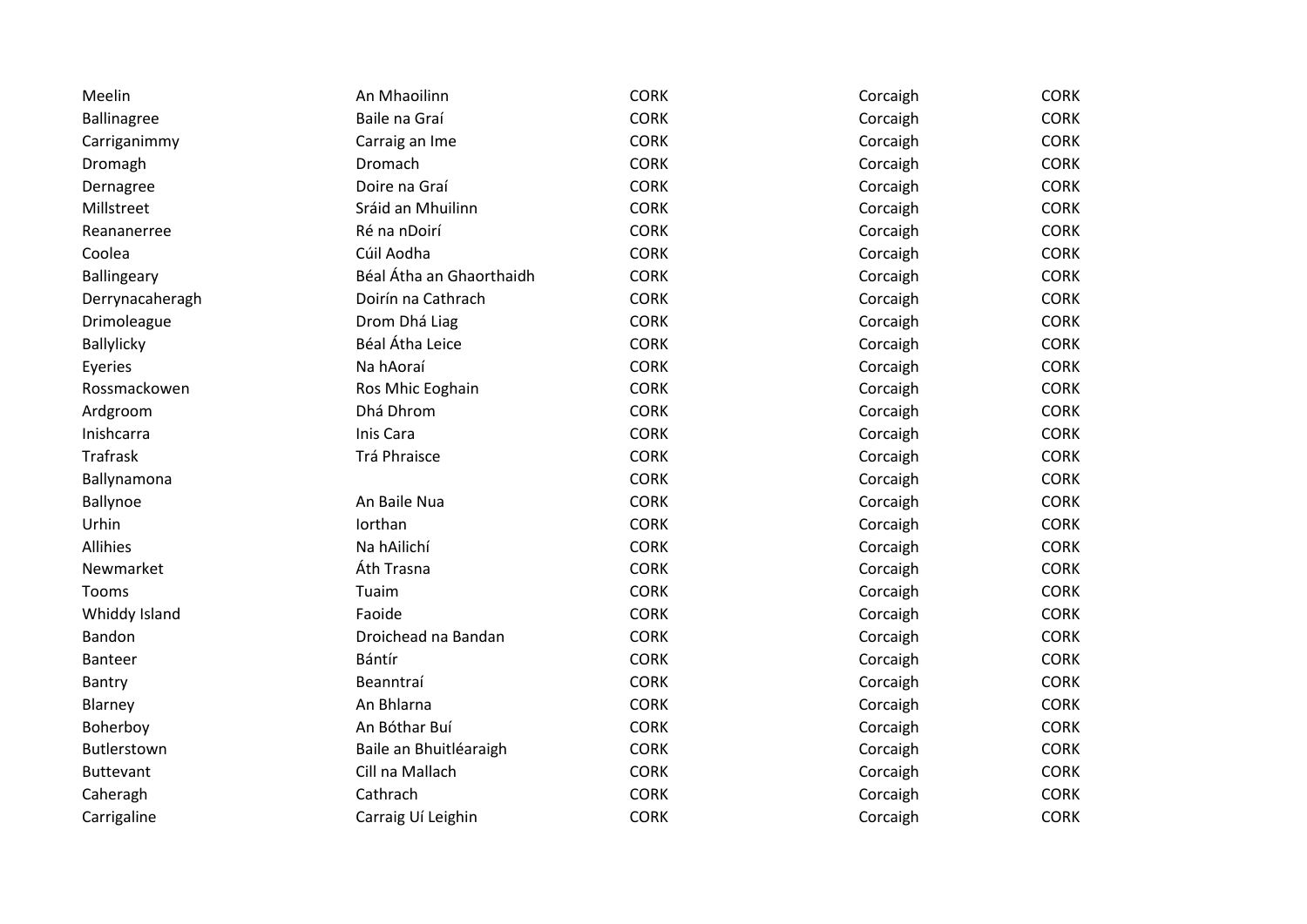| Carrignavar           | Carraig na bhFear            | <b>CORK</b>  | Corcaigh | <b>CORK</b>      |
|-----------------------|------------------------------|--------------|----------|------------------|
| Carrigrohane          | Carraig Ruacháin             | <b>CORK</b>  | Corcaigh | <b>CORK</b>      |
| Carrigtohill          | Carraig Thuathail            | <b>CORK</b>  | Corcaigh | <b>CORK</b>      |
| Castlecor             | Caisleán na Cora             | <b>CORK</b>  | Corcaigh | <b>CORK</b>      |
| Castlelyons           | Caisleán Ó Liatháin          | <b>CORK</b>  | Corcaigh | <b>CORK</b>      |
| Castlemartyr          | Baile na Martra              | <b>CORK</b>  | Corcaigh | <b>CORK</b>      |
| Castletown            | Baile Chaisleáin Chinn Eich  | <b>CORK</b>  | Corcaigh | <b>CORK</b>      |
| Castletownroche       | Baile Chaisleáin an Róistigh | <b>CORK</b>  | Corcaigh | <b>CORK</b>      |
| Churchtown            | Baile an Teampaill Theas     | <b>CORK</b>  | Corcaigh | <b>CORK</b>      |
| Clonakilty            | Cloich na Coillte            | <b>CORK</b>  | Corcaigh | <b>CORK</b>      |
| Clondrohid            | Cluain Droichead             | <b>CORK</b>  | Corcaigh | <b>CORK</b>      |
| Clonmult              |                              | <b>CORK</b>  | Corcaigh | <b>CORK</b>      |
| Cloyne                | Cluain                       | <b>CORK</b>  | Corcaigh | <b>CORK</b>      |
| Cobh                  | An Cóbh                      | <b>CORK</b>  | Corcaigh | <b>CORK</b>      |
| Cork                  | Corcaigh                     | <b>CORK</b>  | Corcaigh | <b>CORK CITY</b> |
| Courtmacsherry        | Cúirt Mhic Shéafraidh        | <b>CORK</b>  | Corcaigh | <b>CORK</b>      |
| Ardfield              | Ard Ó bhFicheallaigh         | <b>CORK</b>  | Corcaigh | <b>CORK</b>      |
| Dingle                | An Daingean                  | <b>KERRY</b> | Ciarraí  | <b>KERRY</b>     |
| Drommartin            | Drom Máirtín                 | <b>KERRY</b> | Ciarraí  | <b>KERRY</b>     |
| Duagh                 | Dubháth                      | <b>KERRY</b> | Ciarraí  | <b>KERRY</b>     |
| Dunquin               | Dún Chaoin                   | <b>KERRY</b> | Ciarraí  | <b>KERRY</b>     |
| Astee                 | Eas Daoi                     | <b>KERRY</b> | Ciarraí  | <b>KERRY</b>     |
| Headfort              | Lios na gCeann               | <b>KERRY</b> | Ciarraí  | <b>KERRY</b>     |
| Inch                  | Inse                         | <b>KERRY</b> | Ciarraí  | <b>KERRY</b>     |
| Kenmare               | Neidín                       | <b>KERRY</b> | Ciarraí  | <b>KERRY</b>     |
| Kilcummin             | Cill Chuimín                 | <b>KERRY</b> | Ciarraí  | <b>KERRY</b>     |
| Kilflyn               | Cill Flainn                  | <b>KERRY</b> | Ciarraí  | <b>KERRY</b>     |
| Kilgobnet             | Cill Ghobnait                | <b>KERRY</b> | Ciarraí  | <b>KERRY</b>     |
| Killarney             | Cill Airne                   | <b>KERRY</b> | Ciarraí  | <b>KERRY</b>     |
| Killorglin            | Cill Orglan                  | <b>KERRY</b> | Ciarraí  | <b>KERRY</b>     |
| Knocknagashel         | Cnoc na gCaiseal             | <b>KERRY</b> | Ciarraí  | <b>KERRY</b>     |
| <b>Ballinskelligs</b> | <b>Baile an Sceilg</b>       | <b>KERRY</b> | Ciarraí  | <b>KERRY</b>     |
| Lisselton             | Lios Eiltín                  | <b>KERRY</b> | Ciarraí  | <b>KERRY</b>     |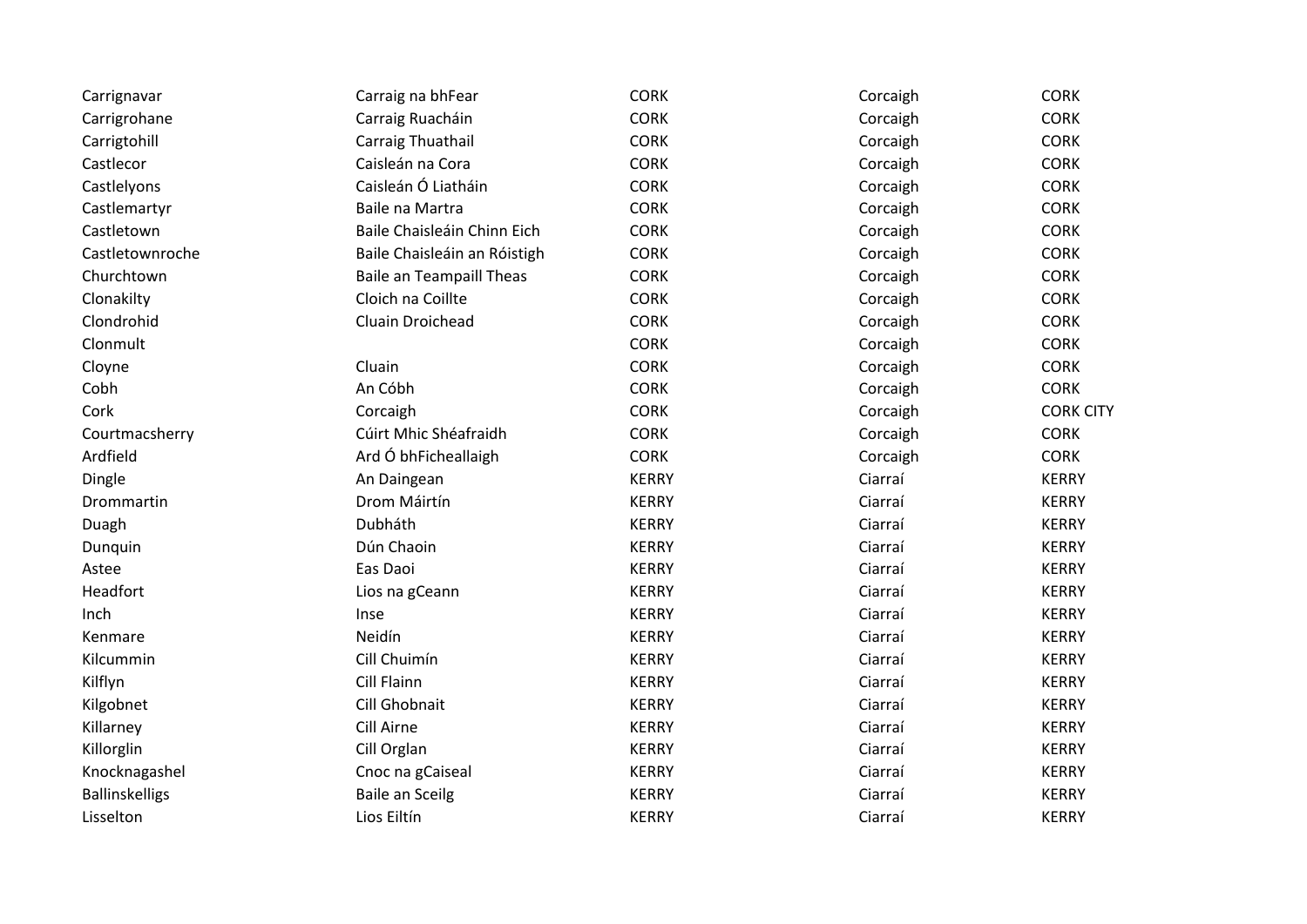| Listowel         | Lios Tuathail          | <b>KERRY</b> | Ciarraí | <b>KERRY</b> |
|------------------|------------------------|--------------|---------|--------------|
| Lixnaw           | Leic Snámha            | <b>KERRY</b> | Ciarraí | <b>KERRY</b> |
| Mastergeehy      | Máistir Gaoithe        | <b>KERRY</b> | Ciarraí | <b>KERRY</b> |
| Milltown         | Baile an Mhuilinn      | <b>KERRY</b> | Ciarraí | <b>KERRY</b> |
| Portmagee        | An Caladh              | <b>KERRY</b> | Ciarraí | <b>KERRY</b> |
| Rathmore         | An Ráth Mhór           | <b>KERRY</b> | Ciarraí | <b>KERRY</b> |
| Scartaglin       | Scairteach an Ghlinne  | <b>KERRY</b> | Ciarraí | <b>KERRY</b> |
| Sneem            | An tSnaidhm            | <b>KERRY</b> | Ciarraí | <b>KERRY</b> |
| Stradbally       | An Sráidbhaile         | <b>KERRY</b> | Ciarraí | <b>KERRY</b> |
| Tahilla          | Tathuile               | <b>KERRY</b> | Ciarraí | <b>KERRY</b> |
| Ballyduff        | An Baile Dubh          | <b>KERRY</b> | Ciarraí | <b>KERRY</b> |
| Tarbert          | Tairbeart              | <b>KERRY</b> | Ciarraí | <b>KERRY</b> |
| <b>Tralee</b>    | Trá Lí                 | <b>KERRY</b> | Ciarraí | <b>KERRY</b> |
| Valencia Island  | Dairbhre               | <b>KERRY</b> | Ciarraí | <b>KERRY</b> |
| Ventry           | Ceann Trá              | <b>KERRY</b> | Ciarraí | <b>KERRY</b> |
| Ballyhar         | Baile Uí Aichir        | <b>KERRY</b> | Ciarraí | <b>KERRY</b> |
| Ballyheige       | Baile Uí Thaidhg       | <b>KERRY</b> | Ciarraí | <b>KERRY</b> |
| Lyracrumpane     | Ladhar an Chrompáin    | <b>KERRY</b> | Ciarraí | <b>KERRY</b> |
| Finuge           | Fionnúig               | <b>KERRY</b> | Ciarraí | <b>KERRY</b> |
| Banemore         | An Bán Mór             | <b>KERRY</b> | Ciarraí | <b>KERRY</b> |
| Glenderry        | Gleann Doire           | <b>KERRY</b> | Ciarraí | <b>KERRY</b> |
| Ballybunnion     | Baile an Bhuinneánaigh | <b>KERRY</b> | Ciarraí | <b>KERRY</b> |
| Ballylongford    | Béal Átha Longfoirt    | <b>KERRY</b> | Ciarraí | <b>KERRY</b> |
| Gneevgullia      | Gníomh go Leith        | <b>KERRY</b> | Ciarraí | <b>KERRY</b> |
| <b>Barraduff</b> |                        | <b>KERRY</b> | Ciarraí | <b>KERRY</b> |
| Glenflesk        | <b>Gleann Fleisce</b>  | <b>KERRY</b> | Ciarraí | <b>KERRY</b> |
| Kilgarvan        | Cill Gharbháin         | <b>KERRY</b> | Ciarraí | <b>KERRY</b> |
| <b>Bunane</b>    | An Bunán               | <b>KERRY</b> | Ciarraí | <b>KERRY</b> |
| Lauragh          | An Láithreach          | <b>KERRY</b> | Ciarraí | <b>KERRY</b> |
| Tuosist          | Tuath Ó Siosta         | <b>KERRY</b> | Ciarraí | <b>KERRY</b> |
| Knight's Town    | <b>Baile an Ridire</b> | <b>KERRY</b> | Ciarraí | <b>KERRY</b> |
| Cahersiveen      | Cathair Saidhbhín      | <b>KERRY</b> | Ciarraí | <b>KERRY</b> |
| Waterville       | An Coireán             | <b>KERRY</b> | Ciarraí | <b>KERRY</b> |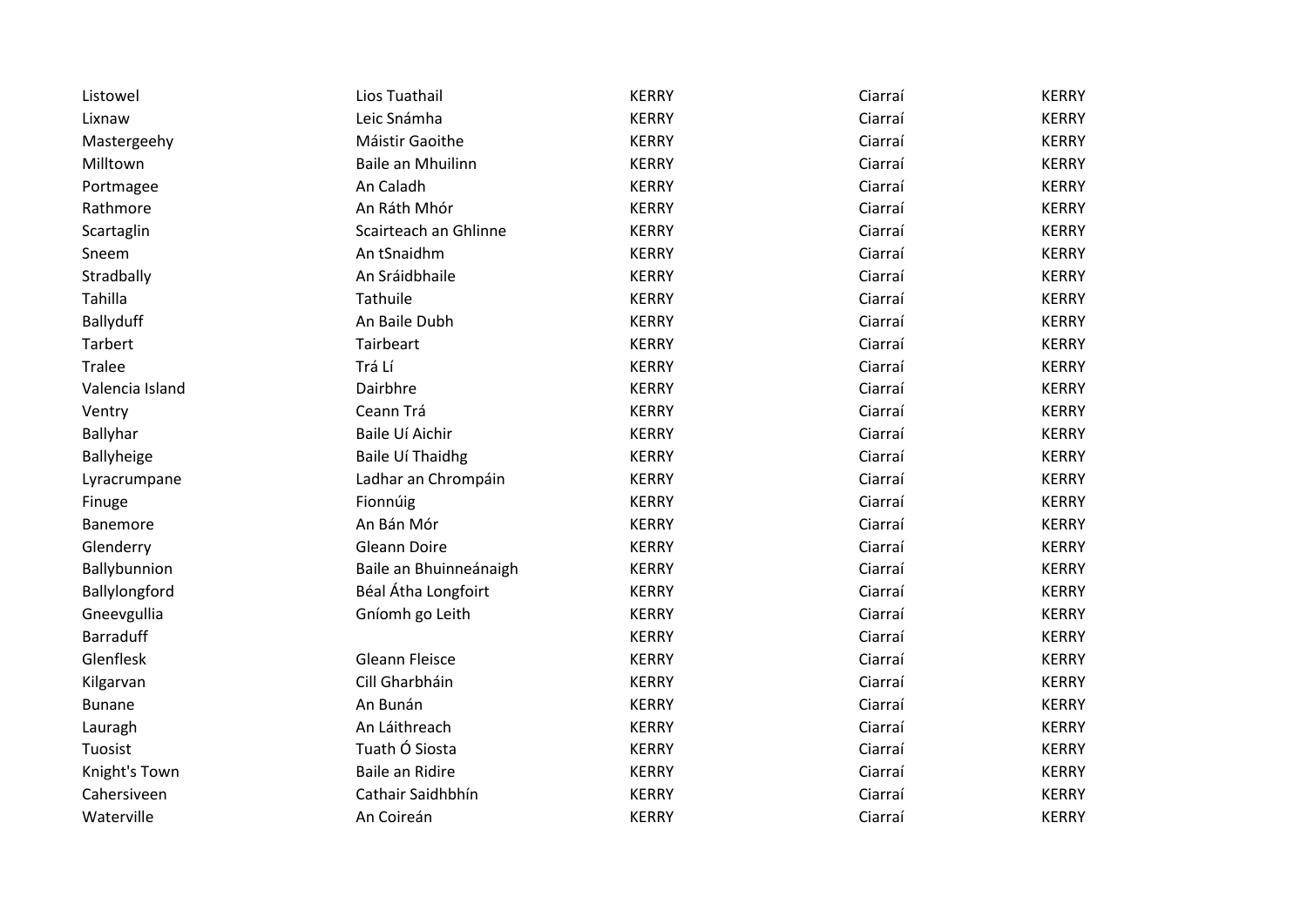| Emlaghmore               | An tImleach Mór        | <b>KERRY</b> | Ciarraí | <b>KERRY</b> |
|--------------------------|------------------------|--------------|---------|--------------|
| Chapeltown               | An Caol                | <b>KERRY</b> | Ciarraí | <b>KERRY</b> |
| <b>Beaufort</b>          | Lios an Phúca          | <b>KERRY</b> | Ciarraí | <b>KERRY</b> |
| Cromane                  | An Cromán              | <b>KERRY</b> | Ciarraí | <b>KERRY</b> |
| Glenbeigh                | <b>Gleann Beithe</b>   | <b>KERRY</b> | Ciarraí | <b>KERRY</b> |
| Farranfore               | An Fearann Fuar        | <b>KERRY</b> | Ciarraí | <b>KERRY</b> |
| Currow                   | Corra                  | <b>KERRY</b> | Ciarraí | <b>KERRY</b> |
| Castlemaine              | Caisleán na Mainge     | <b>KERRY</b> | Ciarraí | <b>KERRY</b> |
| Fenit                    | An Fhianait            | <b>KERRY</b> | Ciarraí | <b>KERRY</b> |
| Fybagh                   | An Fhadhbach           | <b>KERRY</b> | Ciarraí | <b>KERRY</b> |
| Camp                     | An Com                 | <b>KERRY</b> | Ciarraí | <b>KERRY</b> |
| Anascaul                 | Abhainn an Scáil       | <b>KERRY</b> | Ciarraí | <b>KERRY</b> |
| Ballyferriter            | Baile an Fheirtéaraigh | <b>KERRY</b> | Ciarraí | <b>KERRY</b> |
| Murreagh                 | An Mhuiríoch           | <b>KERRY</b> | Ciarraí | <b>KERRY</b> |
| Feohanagh                | An Fheothanach         | <b>KERRY</b> | Ciarraí | <b>KERRY</b> |
| Kells                    | Na Cealla              | <b>KERRY</b> | Ciarraí | <b>KERRY</b> |
| <b>Newtown Sandes</b>    | Maigh Mheáin           | <b>KERRY</b> | Ciarraí | <b>KERRY</b> |
| Kilmorna                 | Coill Mhaonaigh        | <b>KERRY</b> | Ciarraí | <b>KERRY</b> |
| Lispole                  | Lios Póil              | <b>KERRY</b> | Ciarraí | <b>KERRY</b> |
| Abbeydorney              | Mainistir Ó dTorna     | <b>KERRY</b> | Ciarraí | <b>KERRY</b> |
| Muckross                 | Mucros                 | <b>KERRY</b> | Ciarraí | <b>KERRY</b> |
| Glencar                  | Gleann Chárthaigh      | <b>KERRY</b> | Ciarraí | <b>KERRY</b> |
| Keel                     | An Chill               | <b>KERRY</b> | Ciarraí | <b>KERRY</b> |
| Aghatubrid               | <b>Achadh Tiobraid</b> | <b>KERRY</b> | Ciarraí | <b>KERRY</b> |
| Killeenleagh             | An Chillín Liath       | <b>KERRY</b> | Ciarraí | <b>KERRY</b> |
| <b>Blackwater Bridge</b> | Droichead na Dóinne    | <b>KERRY</b> | Ciarraí | <b>KERRY</b> |
| Caherdaniel              | Cathair Dónall         | <b>KERRY</b> | Ciarraí | <b>KERRY</b> |
| Cordal                   | Cordal                 | <b>KERRY</b> | Ciarraí | <b>KERRY</b> |
| <b>Fieries</b>           | Cordal                 | <b>KERRY</b> | Ciarraí | <b>KERRY</b> |
| Blennerville             | Cathair Uí Mhóráin     | <b>KERRY</b> | Ciarraí | <b>KERRY</b> |
| <b>Brandon</b>           | Cé Bhréanainn          | <b>KERRY</b> | Ciarraí | <b>KERRY</b> |
| <b>Brosna</b>            | Brosnach               | <b>KERRY</b> | Ciarraí | <b>KERRY</b> |
| Castle Cove              | An Siopa Dubh          | <b>KERRY</b> | Ciarraí | <b>KERRY</b> |